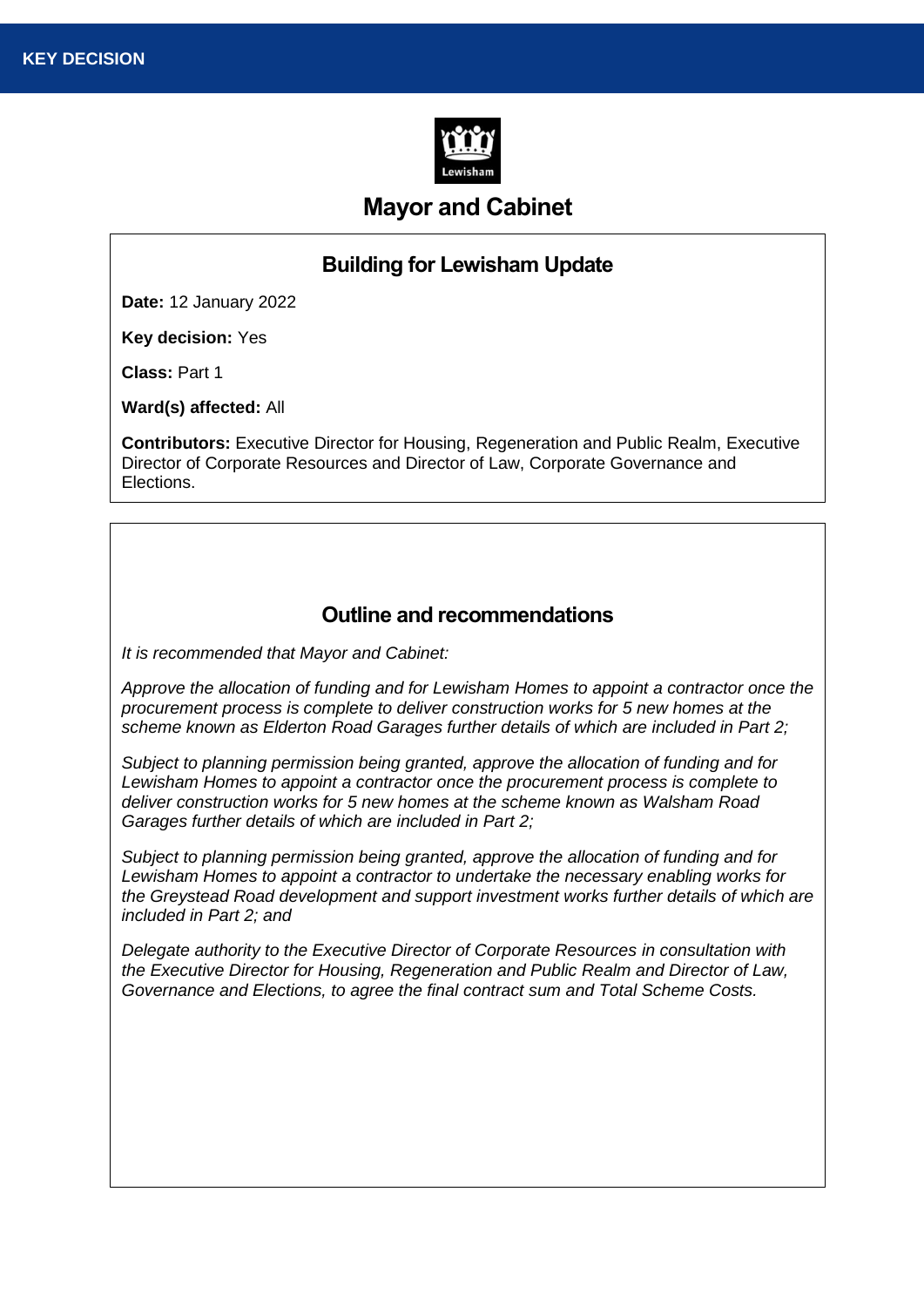# **Timeline of engagement and decision-making**

Mayor and Cabinet, 11 July 2018 – New Homes Programme Mayor and Cabinet, 15 January 2020 – Building for Lewisham Programme Mayor and Cabinet, 9 July 2020 – Building for Lewisham Update Mayor and Cabinet, 10 March 2021 - Building for Lewisham Programme Requirements Mayor and Cabinet, 19 May 2021 - Building for Lewisham Programme Requirements Mayor and Cabinet, 14 July 2021 – Building for Lewisham Programme – Enabling Works

**This report is a Key Decision, therefore any decision will be subject to scrutiny**

### **1. Summary**

1.1. Officers have undertaken to provide regular updates to Mayor and Cabinet on the delivery of new housing and to seek approvals as required for the Building for Lewisham programme and wider housing delivery in the borough. This report provides an update on progress as well as seeking a number of approvals to enable the ongoing delivery of specific schemes.

### **2. Recommendations**

It is recommended that Mayor and Cabinet:

- 2.1. Approve the allocation of funding and for Lewisham Homes to appoint a contractor once the procurement process is complete to deliver construction works for 5 new homes at the scheme known as Elderton Road Garages further details of which are included in Part 2;
- 2.2. Subject to planning permission being granted, approve the allocation of funding and for Lewisham Homes to appoint a contractor once the procurement process is complete to deliver construction works for 5 new homes at the scheme known as Walsham Road Garages further details of which are included in Part 2;
- 2.3. Subject to planning permission being granted, approve the allocation of funding and for Lewisham Homes to appoint a contractor to undertake the necessary enabling works for the Greystead Road development and support investment works further details of which are included in Part 2; and
- 2.4. Delegate authority to the Executive Director of Corporate Resources in consultation with the Executive Director for Housing, Regeneration and Public Realm and Director of Law, Governance and Elections, to agree the final contract sum and Total Scheme Costs.

# **3. Policy Context**

3.1. The Council's Corporate Strategy (2018-2022) outlines the Council's vision to deliver for residents over the next four years. Building on Lewisham's historic values of fairness, equality and putting our community at the heart of everything we do, the Council will create deliverable policies underpinned by a desire to promote vibrant communities, champion local diversity and promote social, economic and environmental sustainability. Delivering this strategy includes the following priority outcomes that relate to the provision of new affordable homes: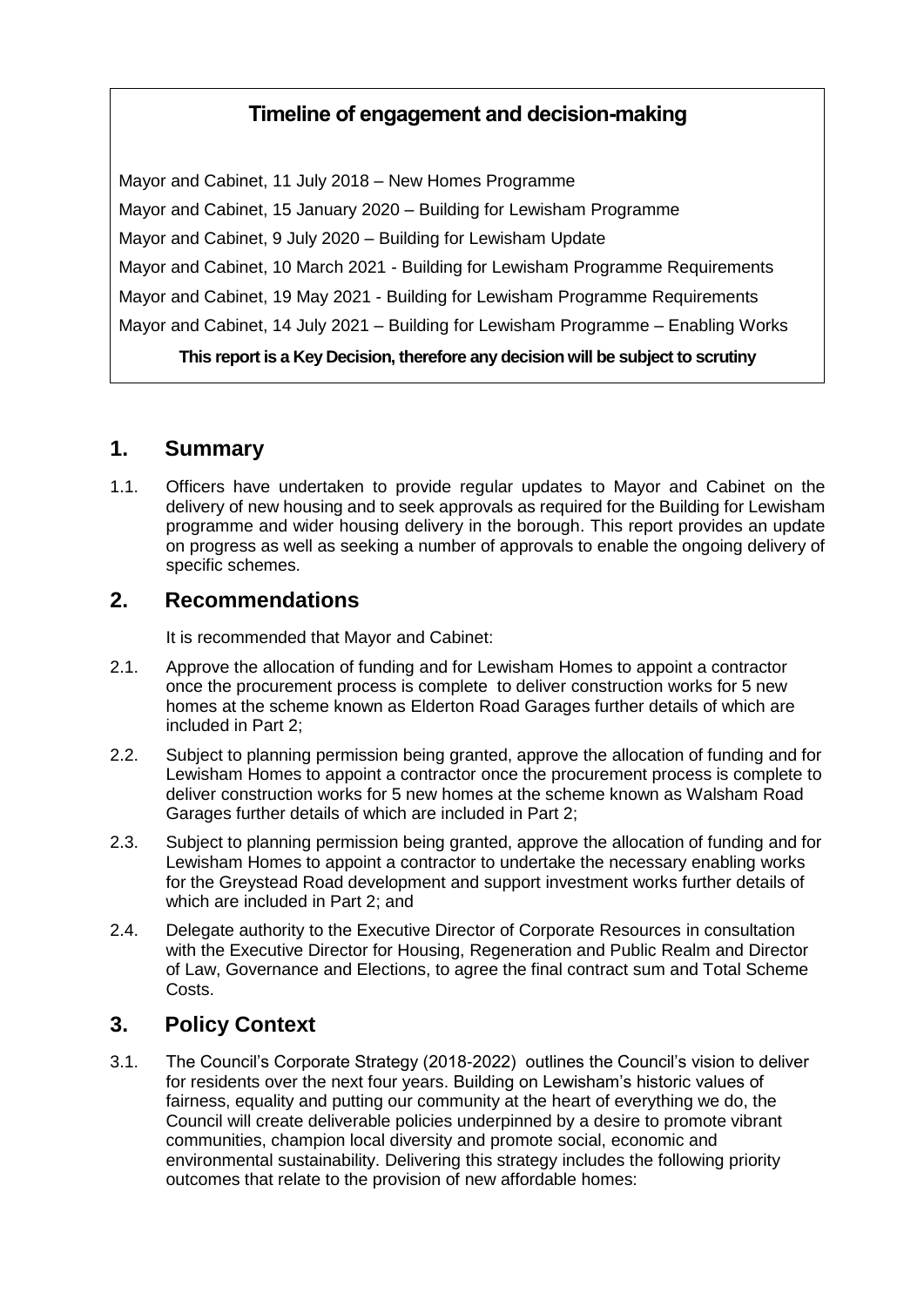- Tackling the Housing Crisis Providing a decent and secure home for everyone.
- Building an Inclusive local economy Ensuring every resident can access highquality job opportunities, with decent pay and security in our thriving and inclusive local economy.
- Building Safer Communities Ensuring every resident feels safe and secure living here as we work together towards a borough free from fear of crime.
- 3.2. Lewisham's Housing Strategy (2020-2026), includes the following themes that relate to the provision of new affordable homes:
	- 1. delivering the homes that Lewisham needs.
	- 2. preventing homelessness and meeting housing need.
	- 3. improving the quality, standard and safety of housing.
	- 4. supporting our residents to live safe, independent and active lives.
	- 5. strengthening communities and embracing diversity.

### **4. Background**

- 4.1. After nearly two years of development, the Building for Lewisham (BfL) programme was launched formally in January 2020 following the Mayor and Cabinet's decision to approve a budget to tender for the first 5 new schemes to be delivered. This built upon the ongoing housebuilding programme which has been running since 2014.
- 4.2. In addition, Mayor and Cabinet also approved a budget to fund further feasibility studies on ten other sites in January 2020. These were schemes where further work was required in order to establish whether there was potential to move forward with a financially viable and deliverable scheme.
- 4.3. Officers have been progressing the various schemes and have been updating Mayor and Cabinet at key stages.
- 4.4. This report provides a further update on the progression of individual schemes and seeks approval for the next steps to continue with the delivery of new, genuinely affordable homes.

### **5. Elderton Road Garages**

#### **Background**

- 5.1. Elderton Road is in the Sydenham Ward. Between terraced houses on the road, there are six standalone Council owned garages. Officers identified the garages and hardstanding in front as a development site to be included in the Building for Lewisham programme.
- 5.2. Lewisham Homes have been engaging with residents and other key stakeholders to bring forward an infill scheme on the garage site. The engagement has included newsletters, door-knocking, a dedicated Commonplace site, surveys and drop-in events and online video conferencing meetings.
- 5.3. In January 2021, Council Officers carried out a consultation with local residents under s105 of the Housing Act 1985. The outcome of the consultation was reported to Mayor and Cabinet on 10 March 2021 where the recommendation to continue work on the proposed development was approved and a budget was approved to proceed with enabling works.
- 5.4. On 15 July 2021, Lewisham Homes submitted a full planning application (DC/21/122703) for 5 new properties to be built on the garage site. The submission is for 4x 1 bed properties and 1x 2 bed wheelchair adapted property. Planning permission was granted on 9 September 2021. All properties will be for social rent.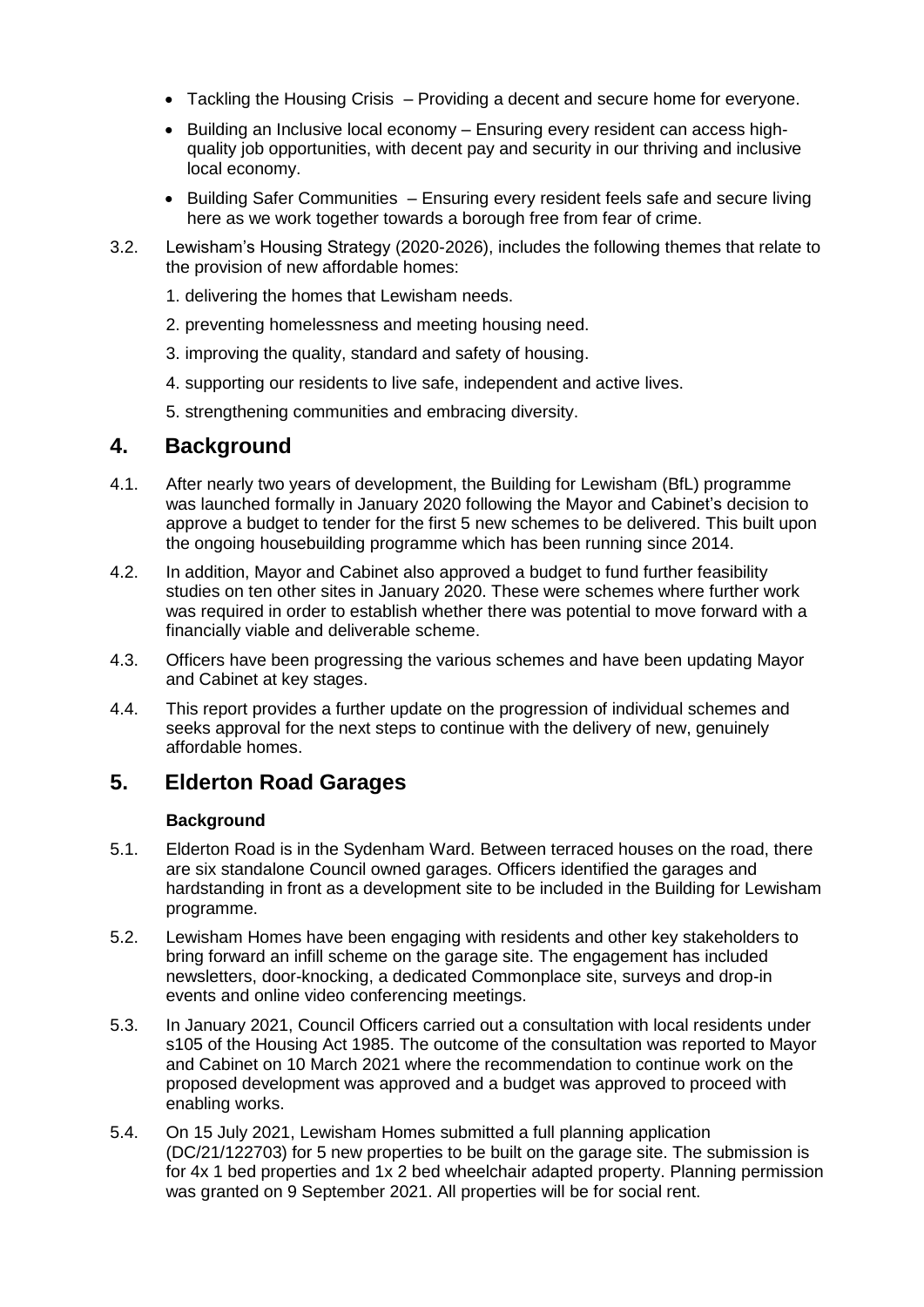- 5.5. Following the tender and appointment of the enabling contractor and an event with the community, demolition work commenced in November alongside other enabling works.
- 5.6. This report and the accompanying Part 2 report seeks permission for Lewisham Homes to appoint a contractor for the scheme once the procurement process is complete and provided that they receive a compliant bid that meets all the requirements as well as the funding to deliver the scheme.

#### **Procurement and tendering**

- 5.7. On 22 October Lewisham Homes' Chief Executive approved the procurement approach under her delegated powers under Lewisham Homes' Scheme of Delegation for the procurement process for the appointment of a Principal Contractor for the main works. The contract value is below the financial threshold for the application of the Public Contracts Regulations 2015 as amended ("the Regulations") therefore it does not apply.
- 5.8. The invitation to tender for the Elderton Road Garages site was sent out on 17 November 2021 with tender returns expected in January 2022.
- 5.9. Officers are seeking the allocation of the Total Scheme Costs including the full construction budget in advance of the tender return to ensure that Lewisham Homes are able to commence the main construction works with a start on site by the end of March 2022 as per their current programme - noting the impact that the period of purdah has on decision making.
- 5.10. The assumptions made in the projected budget as outlined in the Part 2 report have been reviewed by Lewisham Homes' Independent Quantity Surveyor at the point of planning submission, in accordance with the Building for Lewisham governance. However, it should be noted that the building industry is experiencing a volatile build cost market and therefore the tender returns may be higher than anticipated.
- 5.11. Inflationary pressures are growing with big increases in both goods and energy/fuel prices. Although the Bank of England had only anticipated inflation to reach 4% by the end of 2021 it had already reached 5.1% by November. Some quantity surveyors are forecasting construction inflation to 5.5% in 2022. Build inflation at this sort of level can be expected for the next four years because of rising client demand, heavily disrupted labour markets and dislocated supply chains.
- 5.12. The availability of workforce in construction is in itself an inflationary factor, but has a more immediate effect on the ability of contractors to submit tenders at all if they cannot guarantee their workforce. The cost of supplying materials is exacerbated by delivery problems caused by the shortage of HGV drivers.
- 5.13. Additional details are contained in Part 2 of this paper.

#### **Contract Management Arrangements**

- 5.14. Lewisham Homes is a wholly owned subsidiary of Lewisham Council and operates as its housing development and management agent. The high level governance arrangements between the Council and Lewisham Homes are set out in a Management Agreement which includes development management responsibilities for the Council's new build housing programme.
- 5.15. The intention is that Lewisham Homes will enter into a JCT Design & Build 2016 contract with Lewisham Homes amendments for the construction of the 5 homes and associated landscaping.
- 5.16. Lewisham Homes will put in place arrangements to ensure the delivery of the building contracts on time, within budget and to the required quality. Lewisham Homes will also ensure building safety and legislative requirements are met throughout the construction phase. The Council will monitor this via the development governance processes which have been put into place.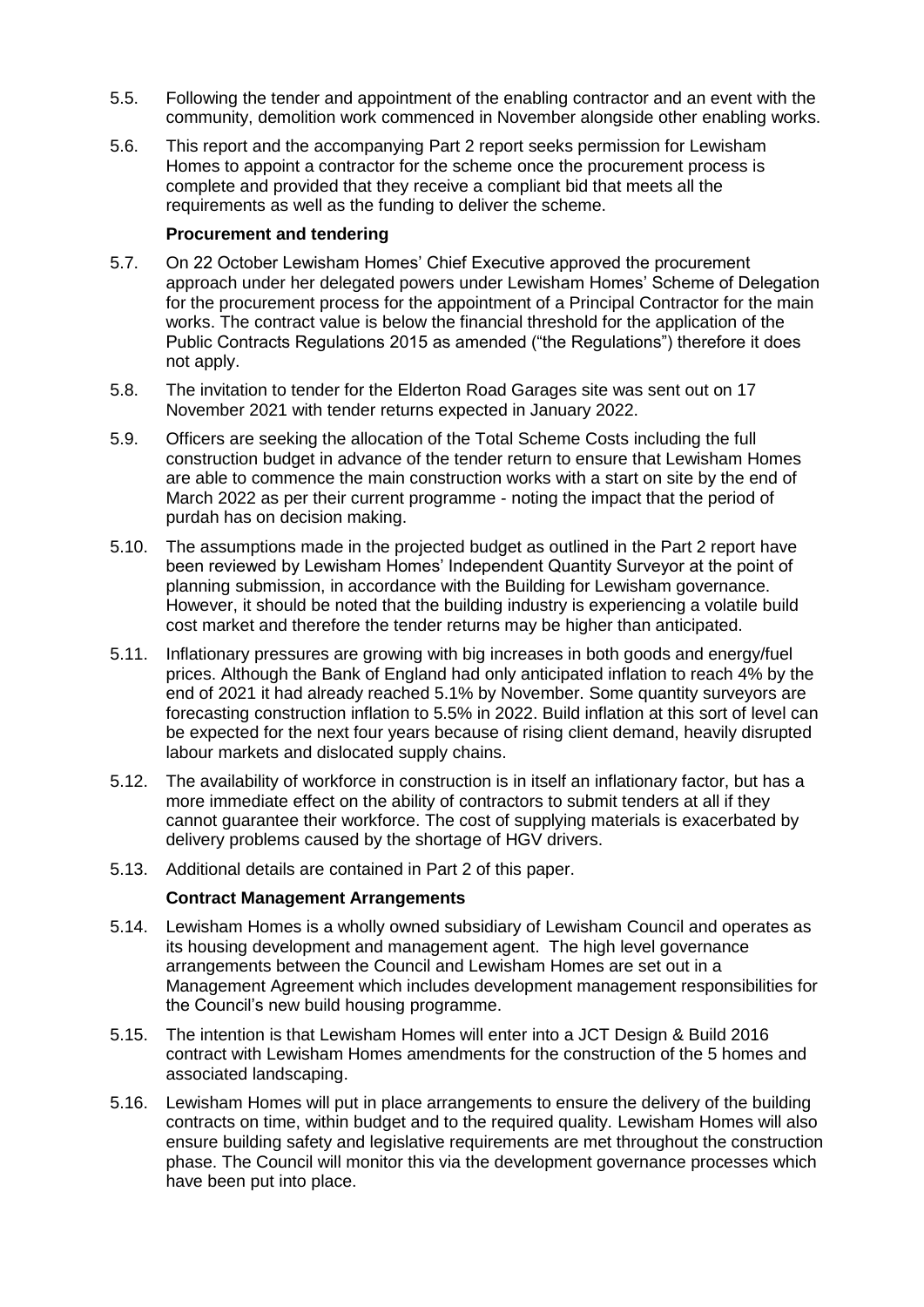- 5.17. The Lead Contract Officer for this contract will be the Head of Delivery at Lewisham Homes, with day to day management being completed by a Development Manager for the schemes.
- 5.18. Lewisham Homes have appointed an Employer's Agent, who will assist in the monitoring, reporting and management of the contract. A Clerk of Works will monitor the delivery of the quality of works on site.
- 5.19. The work of the Employer's Agent will involve monitoring project progress, risk, cost, quality, time and safety, alongside the Development Manager. Lewisham Homes will be responsible for agreeing any variations.
- 5.20. The Employer's Agent will also review and certify all contractor applications for payment, which will then be passed to the Lewisham Homes' Development Manager for authorisation and payment. Payment will be made according to the amount of work that has been completed.
- 5.21. Regular site meetings and monthly progress meetings, with relevant stakeholders, will capture performance issues and achievements.
- 5.22. Oversight of these arrangements by the Council will be via the governance and monitoring arrangements already in place.
- 5.23. Progress on the project as a whole will form part of the Council's routine Building for Lewisham programme update to the Mayor and Cabinet.

#### **Risks and financial management**

5.24. This is contained in part 2 of this report.

### **6. Walsham Road Garages**

#### **Background**

- 6.1. Walsham Road is in the Telegraph Hill Ward. It is in a Conservation Area. There is a Council housing development on the road known as Walsham House, consisting of residential properties, garages, pram sheds and a former drying area. Officers identified the area as a potential development site to be included in the Building for Lewisham programme, specifically the underused/disused garages, pram sheds and former drying area. Collectively this area is referred to as 'the garage site'.
- 6.2. Lewisham Homes have been engaging with residents and other key stakeholders to bring forward an infill scheme on the garage site. The engagement has included newsletters, door-knocking, a dedicated Commonplace site, surveys and, online video conferencing meetings and pop up events at the site.
- 6.3. In March 2021, Council Officers carried out a consultation with local residents under s105 of the Housing Act 1985. The outcome of the consultation was reported to Mayor and Cabinet on 19 May 2021 where the recommendation to continue work on the proposed development was approved.
- 6.4. A further report was presented to Mayor and Cabinet on 14 July 2021 regarding the Walsham House garage site. Mayor and Cabinet agreed to the recommendations to approve the budget for demolition and enabling works secured under the GLA Small Sites Small Builders programme and to appoint a contractor to undertake the necessary demolition works. Demolition works are expected to commence in January 2022, subject to planning permission being granted.
- 6.5. On 11 November 2021, Lewisham Homes submitted a planning application for 5 new properties to be built on the garage site. The submission is for 4x 1 bed properties and 1x 2 bed wheelchair adapted property. All properties will be for social rent.
- 6.6. This report and the accompanying Part 2 report seeks permission for Lewisham Homes to appoint a contractor for the scheme once the procurement process is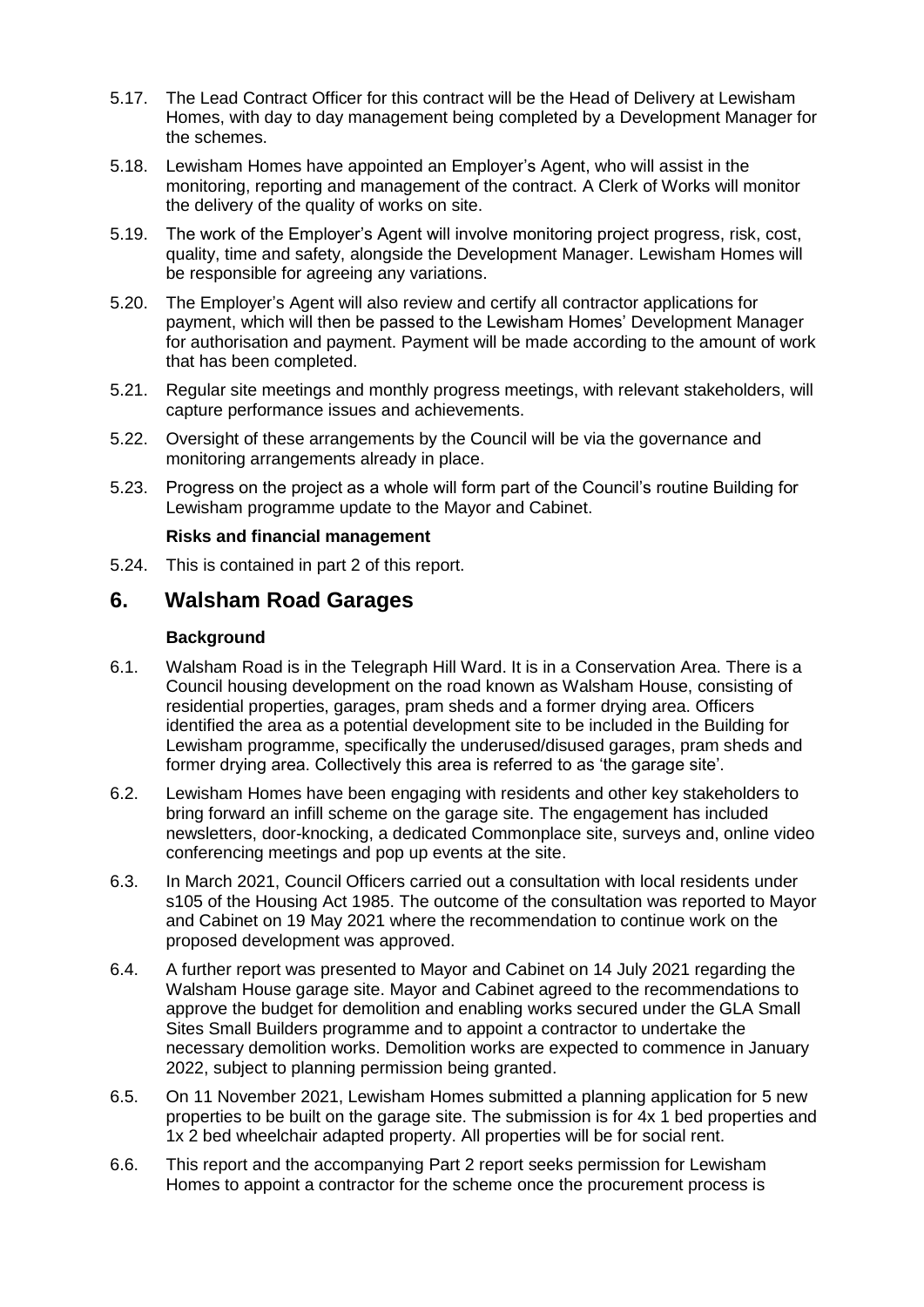complete and provided that they receive a compliant bid that meets all the requirements (subject to planning permission being secured) as well as the funding to deliver the scheme.

#### **Procurement and tendering**

- 6.7. The procurement strategy approval for Elderton Road also included Walsham House Garages.
- 6.8. Officers are seeking the allocation of the Total Scheme Costs including the full construction budget in advance of planning consent to ensure that Lewisham Homes are able to commence a main construction start on site where possible by the end of March 2022, subject to planning and discharging conditions - noting the impact of the period of purdah.
- 6.9. The assumptions made in the projected budget as outlined in the accompanying Part 2 report have been reviewed by Lewisham Homes' Independent Quantity Surveyor at the point of planning submission, in accordance with the Building for Lewisham governance. However, it should be noted that as set out in paragraphs 5.10 to 5.12, the building industry is experiencing a volatile build cost market and therefore the tender returns may be higher than anticipated.
- 6.10. Additional details are contained in Part 2 of this paper.

#### **Contract Management Arrangements**

6.11. The contract management arrangements are the same as for Elderton Road Garages. Please see section 5.14 – 5.23.

#### **Risks and financial management**

6.12. This is contained in part 2 of this report.

### **7. Greystead Road Estate**

- 7.1. The Greystead Road Estate is a Council owned estate in the Forest Hill Ward. Officers identified two areas on the estate to be used as sites for new affordable housing for those in housing need. This includes a drying area, pram sheds and garages. It also includes several areas of hard standing and areas of grassed amenity.
- 7.2. Lewisham Homes have been engaging with residents and other key stakeholders to bring forward the proposed infill schemes. The engagement has included newsletters, door-knocking, a dedicated Commonplace site, surveys and online video conferencing meetings, webinars and pop up estate events.
- 7.3. In March 2021, Council Officers carried out a consultation with local residents under s105 of the Housing Act 1985. The outcome of the consultation was reported to Mayor and Cabinet on 19 May 2021 where the recommendation to continue work on the proposed development was approved.
- 7.4. There has been some local opposition to the proposed scheme including an online petition from April 2021 which was also submitted directly to the Council. This has 146 signatures at the time of writing. Lewisham Homes are working with the community to develop further design proposals for new homes at the Greystead Road estate, with further consultation in early 2022.
- 7.5. One area of the estate that is being considered for potential new homes is an underused garage site, 1-11 Greystead Road garages. The garages are in a poor condition and are no longer fit for purpose given the size of modern vehicles. Consultation with estate residents has identified that residents were concerned about the amount of additional vehicles coming on to the estate by people not living there, with vehicles being parked in front of the garages and causing additional congestion of estate areas. Most garages are either vacant, used by Lewisham Homes as storage or used by people not living on the estate and with only one being let to a resident of the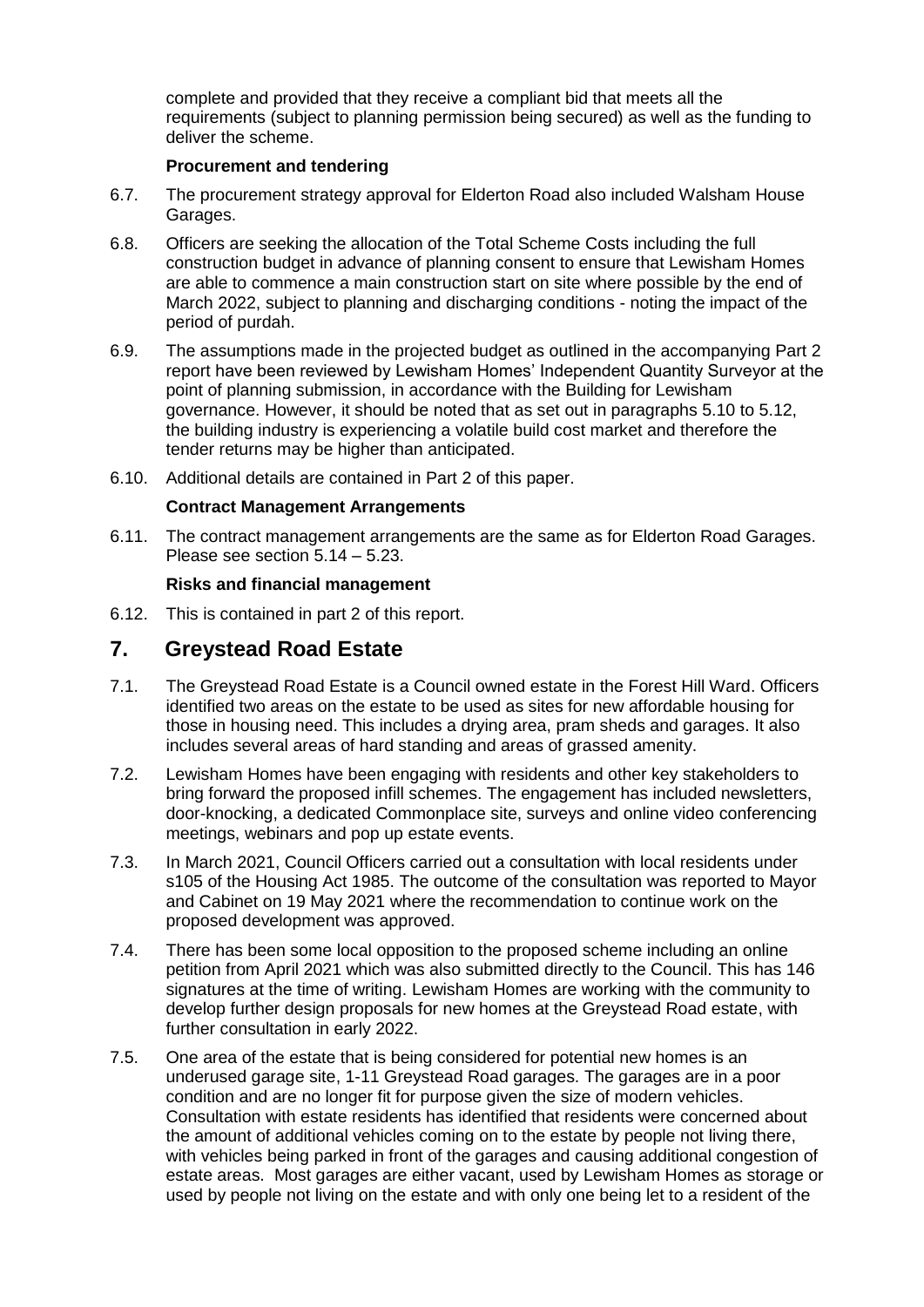estate. The garages are rented on a weekly basis. Officers will endeavor to offer the resident of the estate who has a garage an alternative garage as close by as possible.

- 7.6. Investment works are being planned for the existing Greystead Road housing in 2022. The demolition of the garages 1-11 Greystead Road will enable further site investigation to mitigate risks for the delivery of potential new homes and could potentially assist with more space for the investment works to take place. There is currently limited space for site welfare on the estate.
- 7.7. Lewisham Homes have engaged with the local community regarding the proposed planning application for the demolition of the garages and held two online video conferencing meetings and met with other stakeholders.
- 7.8. A planning application has been submitted for the demolition of the garages.
- 7.9. Once demolished and other enabling works are done, the area will be left secure.

### **8. Financial implications**

8.1. Financial Implications are contained in Part 2 of this report

### **9. Legal implications**

- 9.1. The Council has a wide general power of competence under Section 1 of the Localism Act 2011 to do anything that individuals generally may do. The existence of the general power is not limited by the existence of any other power of the Council which (to any extent) overlaps the general power. The Council can therefore rely on this power to carry out housing development, to act in an "enabling" manner with other housing partners and to provide financial assistance to housing partners for the provision of new affordable housing.
- 9.2. The Equality Act 2010 (the Act) introduced a public sector equality duty (the equality duty or the duty). It covers the following protected characteristics: age, disability, gender reassignment, marriage and civil partnership, pregnancy and maternity, race, religion or belief, sex and sexual orientation.
- 9.3. In summary, the Council must, in the exercise of its functions, have due regard to the need to:
	- eliminate unlawful discrimination, harassment and victimisation and other conduct prohibited by the Act.
	- advance equality of opportunity between people who share a protected characteristic and those who do not.
	- foster good relations between people who share a protected characteristic and those who do not.
- 9.4. It is not an absolute requirement to eliminate unlawful discrimination, harassment, victimisation or other prohibited conduct, or to promote equality of opportunity or foster good relations between persons who share a protected characteristic and those who do not. It is a duty to have due regard to the need to achieve the goals listed at 8.3 above.
- 9.5. The weight to be attached to the duty will be dependent on the nature of the decision and the circumstances in which it is made. This is a matter for the Mayor, bearing in mind the issues of relevance and proportionality. The Mayor must understand the impact or likely impact of the decision on those with protected characteristics who are potentially affected by the decision. It is not an absolute requirement to eliminate unlawful discrimination, advance equality of opportunity or foster good relations. The extent of the duty will necessarily vary from case to case and due regard is such regard as is appropriate in all the circumstances.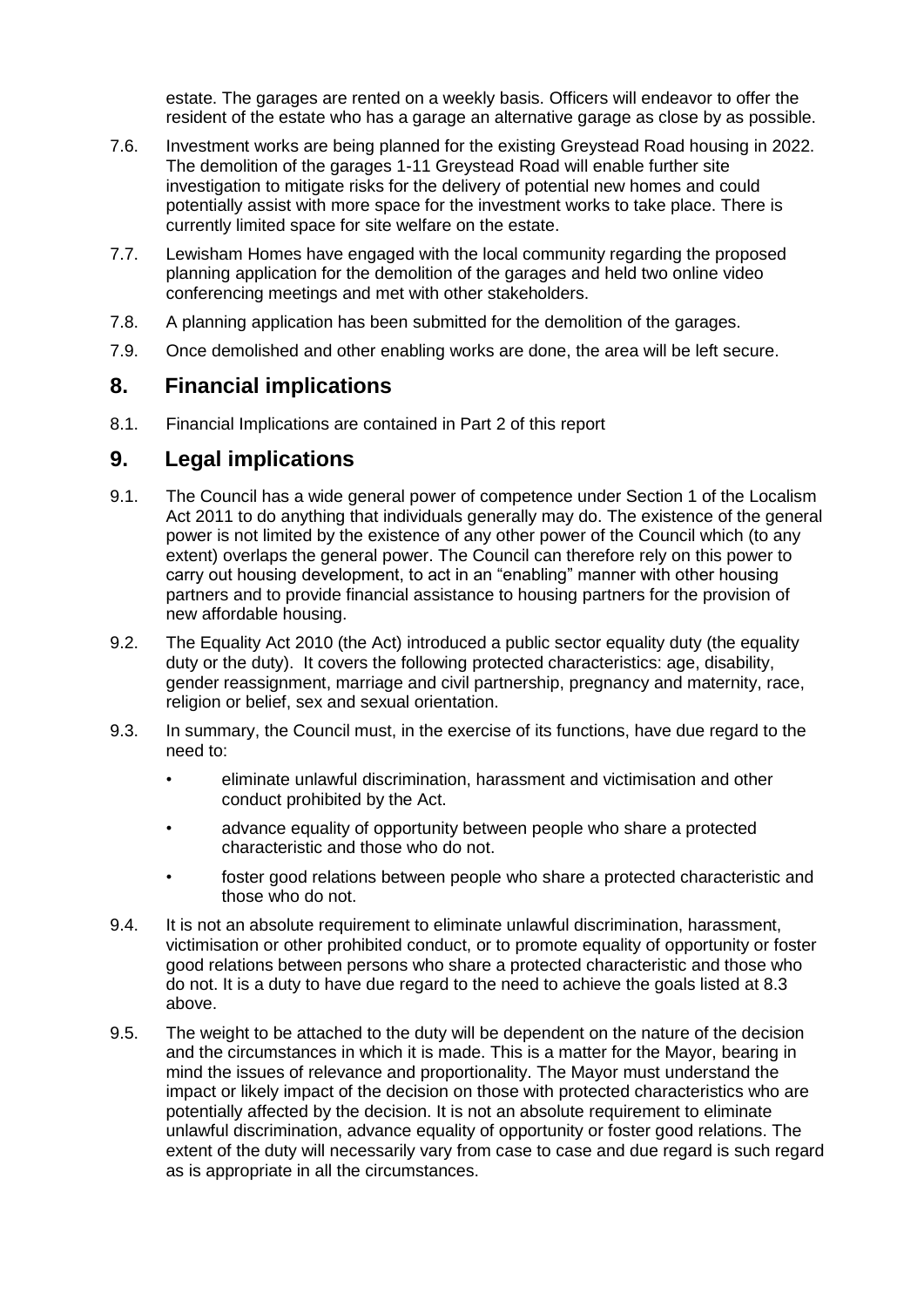- 9.6. The Equality and Human Rights Commission has recently issued Technical Guidance on the Public Sector Equality Duty and statutory guidance entitled "Equality Act 2010 Services, Public Functions & Associations Statutory Code of Practice". The Council must have regard to the statutory code in so far as it relates to the duty and attention is drawn to Chapter 11 which deals particularly with the equality duty. The Technical Guidance also covers what public authorities should do to meet the duty. This includes steps that are legally required, as well as recommended actions. The guidance does not have statutory force but nonetheless regard should be had to it, as failure to do so without compelling reason would be of evidential value. The statutory code and the technical guidance can be found at:
- 9.7. https://www.equalityhumanrights.com/en/advice-and-guidance/equality-act-codespractice
- 9.8. https://www.equalityhumanrights.com/en/advice-and-guidance/equality-act-technicalguidance

## **10. Equalities implications**

- 10.1. Lewisham Homes on the Council's behalf consider any impact and implications in relation to protected characteristics as the scheme progresses through design, planning and construction stages. It should be noted that the Council is committed to ensuring our developments will be inclusive and feature accessible and adaptable homes that will meet the needs of our residents throughout their life.
- 10.2. Equalities implications will continue to be assessed as the schemes progress through the design, planning and construction process.

### **11. Climate change and environmental implications**

- 11.1. Existing planning consents are and will be in line with the high standards expected by Lewisham Council and the GLA. Developments will consider the guidance including seeking to reduce energy consumption, emissions, and climate change.
- 11.2. In relation to the Elderton Road site, the energy supply for the units will be provided through individual air source heat pumps located in the rear courtyard area of the scheme. Mechanical ventilation units are also proposed within each unit which would be a positive addition to the scheme.
- 11.3. In relation to the Walsham site, the proposed energy strategy is to provide heating and hot water via individual air source heat pumps (ASHP's). Within the apartments, high efficiency mechanical ventilation heat recovery (MVHR) are proposed.
- 11.4. Every effort will be made to enhance the natural environment, enhance landscape and amenity space. This will include undertaking demolition and construction works in line with environmental protection and public health guidelines and seek to limit the impact.

### **12. Crime and disorder implications**

12.1. There are no direct crime and disorder implications arising from this report.

# **13. Health and wellbeing implications**

13.1. There are no direct health and wellbeing implications arising from this report although the provision of new social homes will have a positive impact on health and wellbeing of people on the housing register waiting for permanent accommodation.

### **14. Social Value Implications**

14.1. Lewisham Homes will address social value benefits for the Lewisham community when procuring and awarding contracts for works.